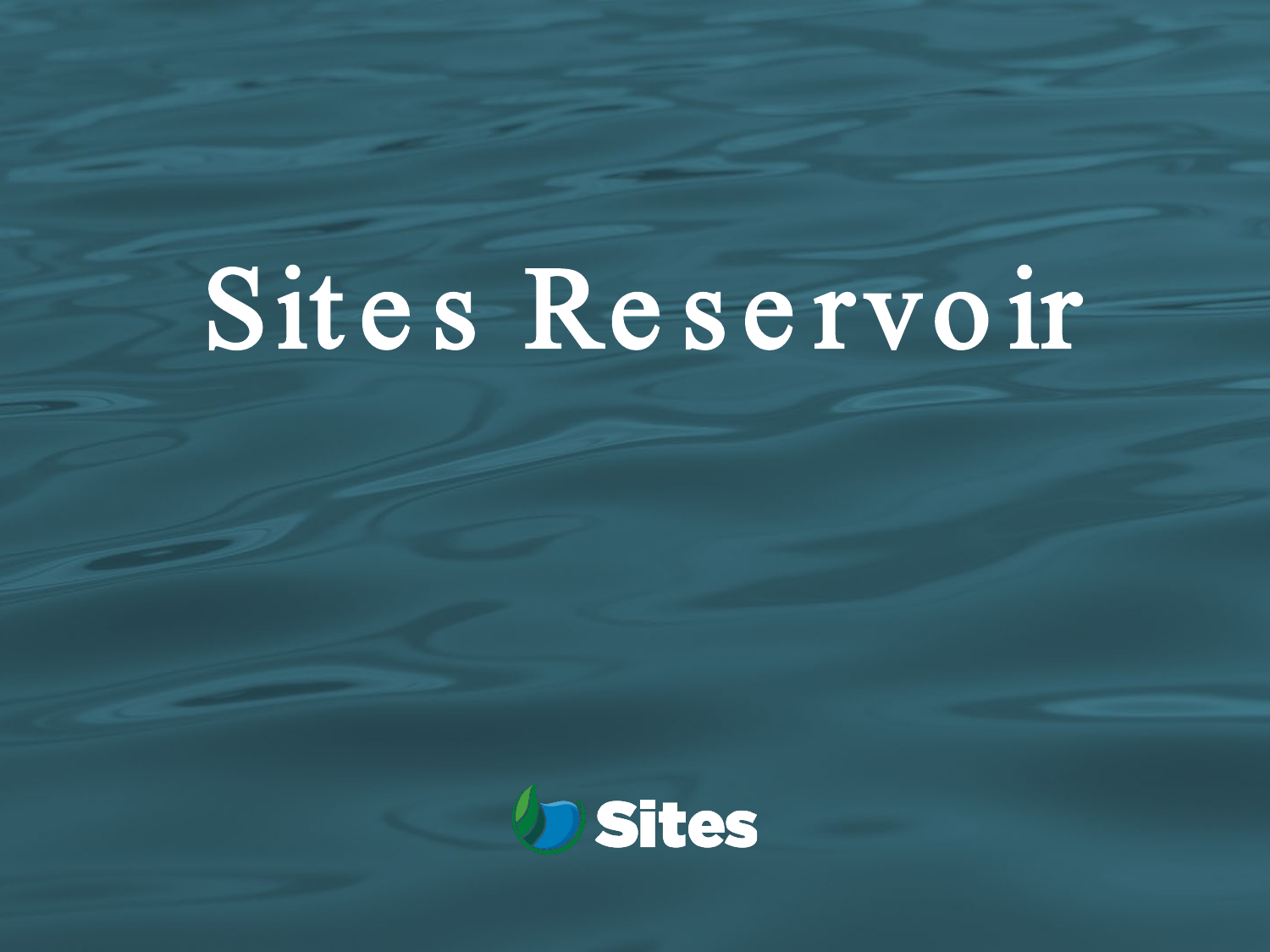### Our Strength is in Our Bro ad State wide Participation

#### Sa cramento Valley

Carter Mutual Water Company City of Am e rican Canyon Colusa County Colusa County Water Agency Cortina Water District Davis Water District Dunnigan Water District Glenn County Glenn-Colusa Irrigation District La Grande Water District Placer County Water Agency Reclam ation District 108 City of Rose ville Sa cram ento County Water Agency City of Sacram ento Teham a-Colusa Canal Authority Westside Water District Western Canal Water District

Bay Area Santa Clara Valley Water District Zone 7 Water Agency

#### San Joaquin Valley

Wheeler Ridge-Maricopa Water Storage District Rosedale-Rio Bravo Water Storage District

#### Southern California

An te lope Valley – East Kern Water Agency Co a ch e lla Va lle y W a te r District De sert Water Agency Irvin e Ra n ch W a te r District Metropolitan Water District San Bernard in o Valley Municipal Water District San Gorgonio Pass Water Agency Santa Clarita Valley Water Agency

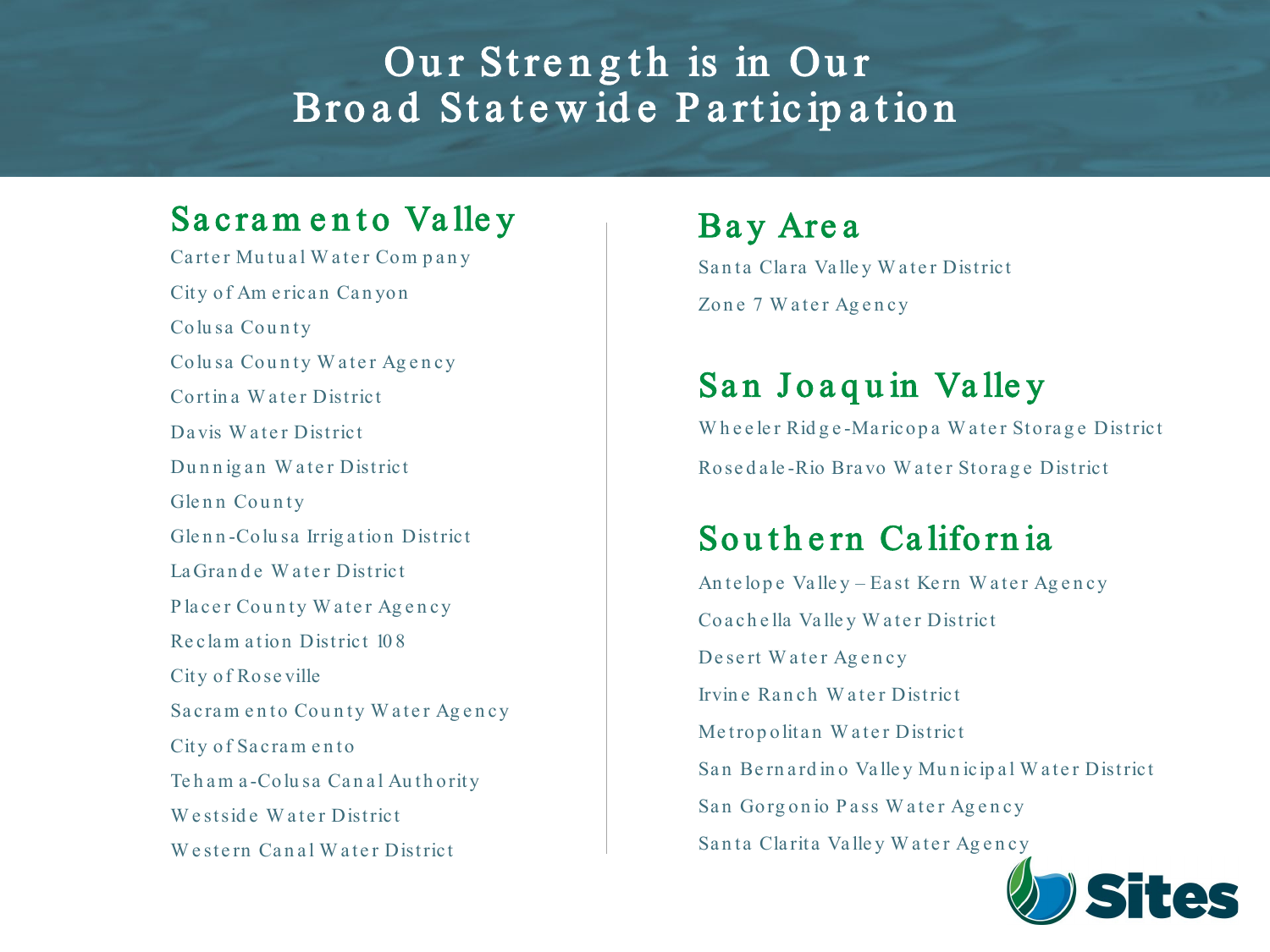# Affo rd a b le , P e rm it t a b le , Bu ild a b le

#### Sites underwent a rigorous value planning effort that resulted in a "right-sized" project. The Sites Reservoir of today:

- Has a sm aller footprint less environmental effects
- Elim in a tes controversial conveyance in frastructure
- Meets the water supply needs of participants
- Is m ore afford able for local agencies
- Accom m od a tes a range of fed eral investment from 7%-25%
- Continues to support the State's basis of MCED
- Perform s under most challenging climate change scenarios

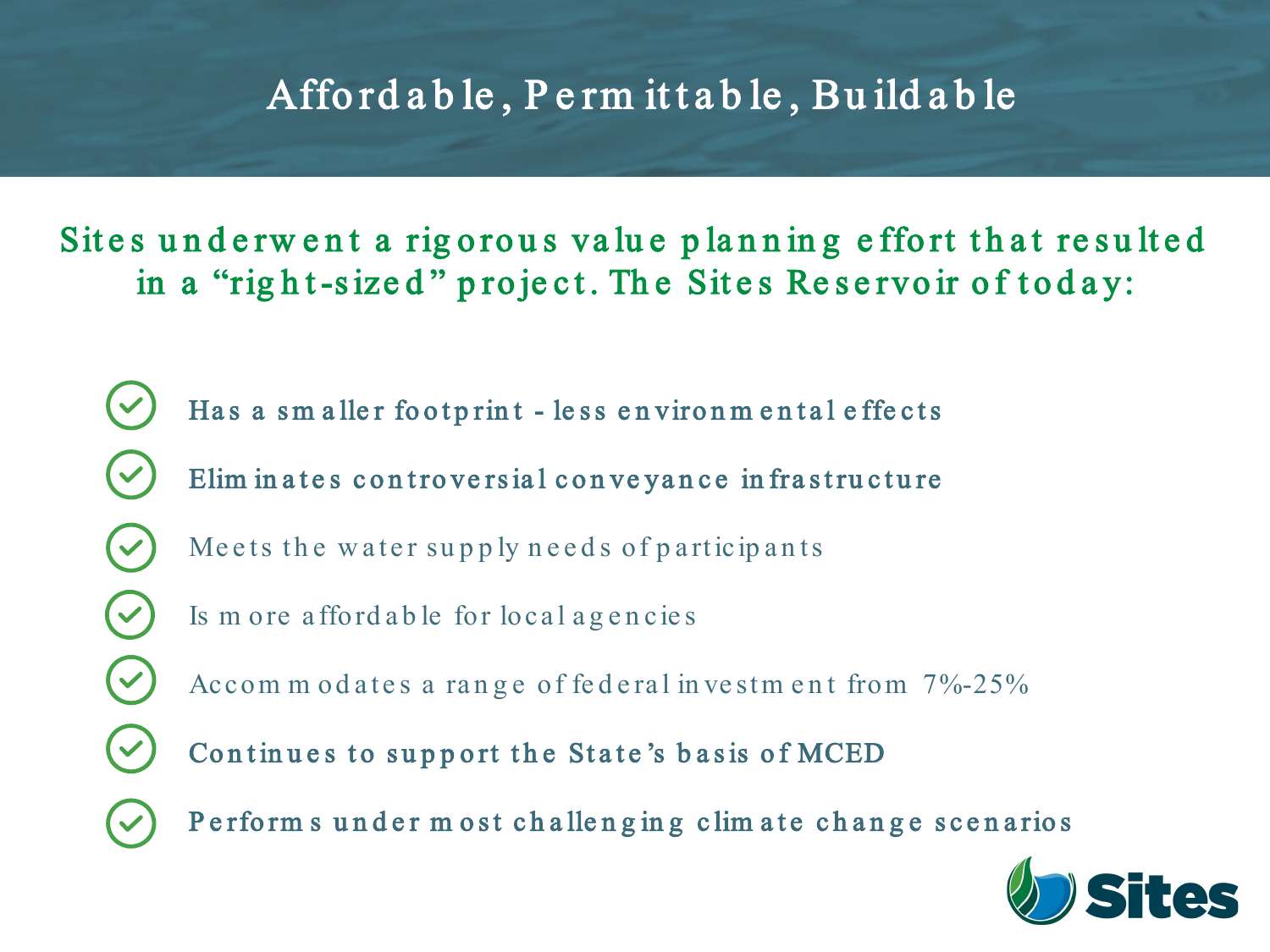## The "rightsized" project optimize use of existing conveyance infrastructure



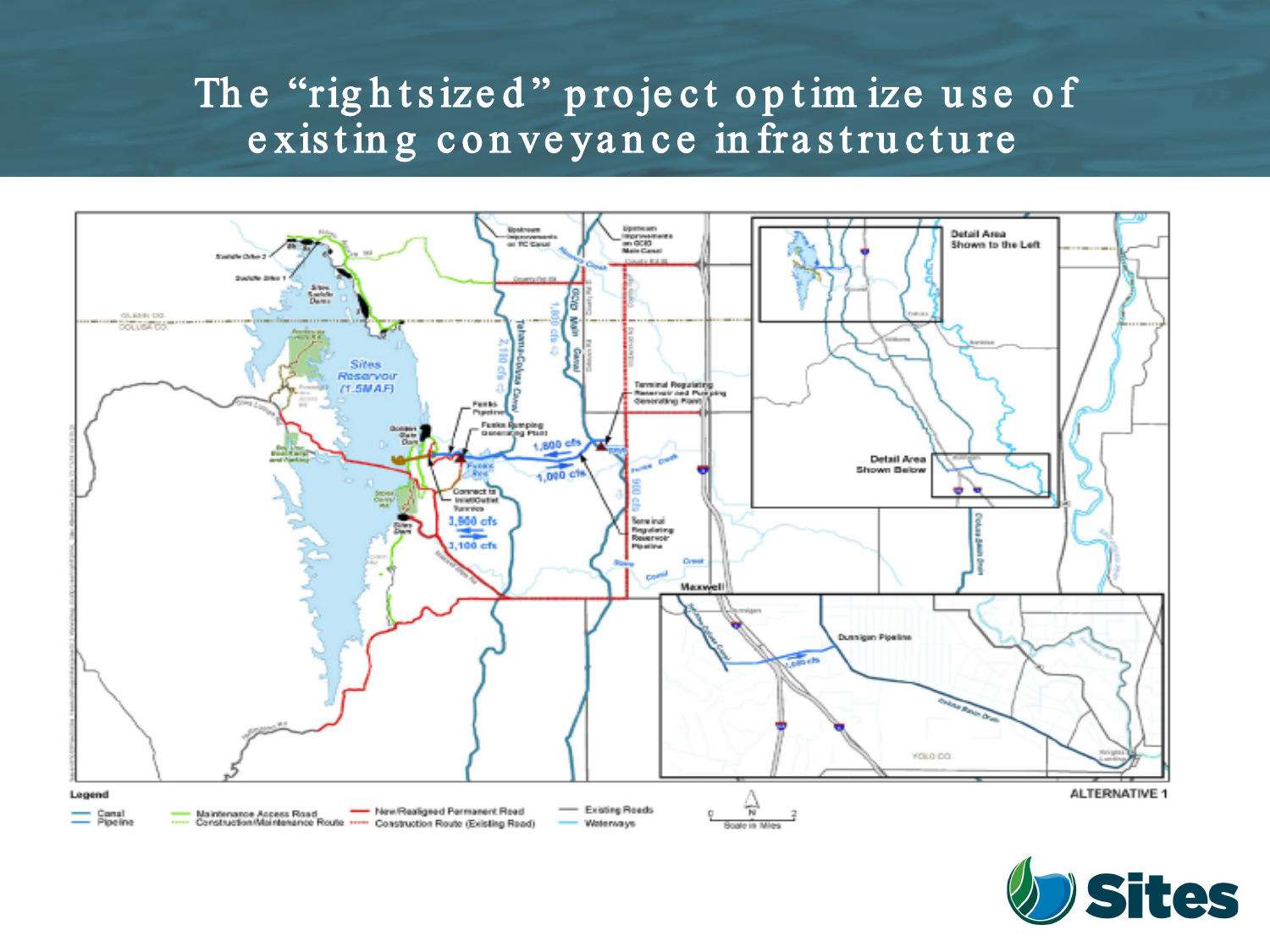## **Provides Climate Change Resiliency**

#### How does Sites Reservoir address these challenges?

- Captures excess flows in the Sacramento River  $-$  rain in stead of snow melt
- Off-stream storage and state of the art fish  $\sim$ screens protect the river system environment
	- Adds 1.5 m illion acre-feet of storage space p ro viding water m g m t. fle xibility
- 
- Provides new, affordable water for people, farm s and environment during the more frequent dry spells California will experience
- 
- Allows other reservoirs, like Shasta Oroville and Folsom, to op tim ize cold water during dry periods for environmental purposes

**Project performance is modeled to improve by approximately 5%-10% under anticipated climate change conditions**

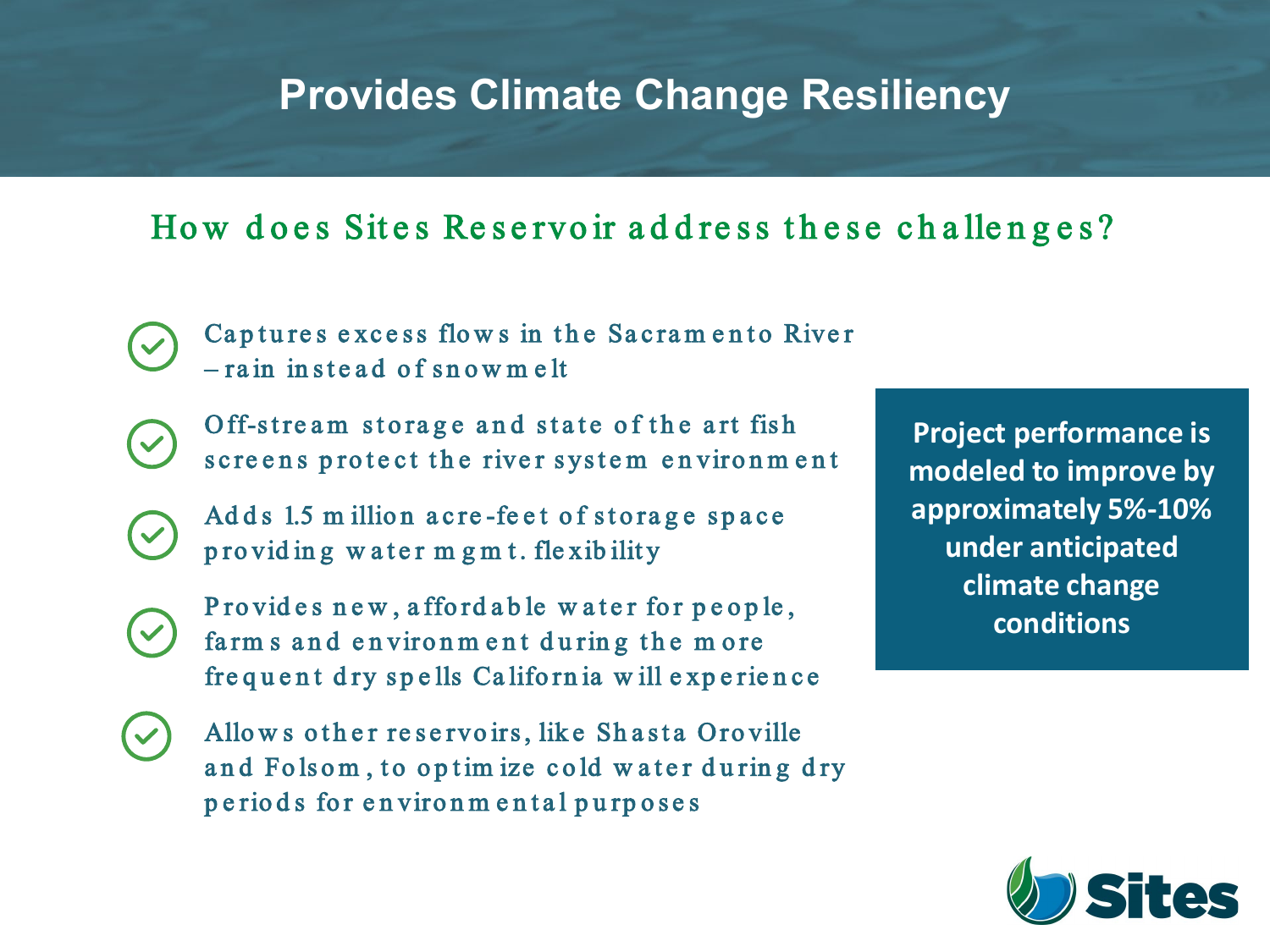# **Provides a Resilient Supply of Water for all of California**

#### SITES PROJECT NEW WATER SUPPLY

| Year Type             | Water Supply<br>(thousand acre-feet) |
|-----------------------|--------------------------------------|
| Wet                   | $80 - 90$                            |
| Above Normal          | 92-292                               |
| Below Normal          | $190 - 296$                          |
| Dry                   | 398-429                              |
| <b>Critically Dry</b> | $308 - 348$                          |
| Long-Term Average     | 207-260                              |

If we had Sites Reservo ir in this 20 21 d ro u g h t year we estimate we would have n e a rly 1MAF o f a d d it ion al w at er for California's farm s, cities and the en viron m ent.

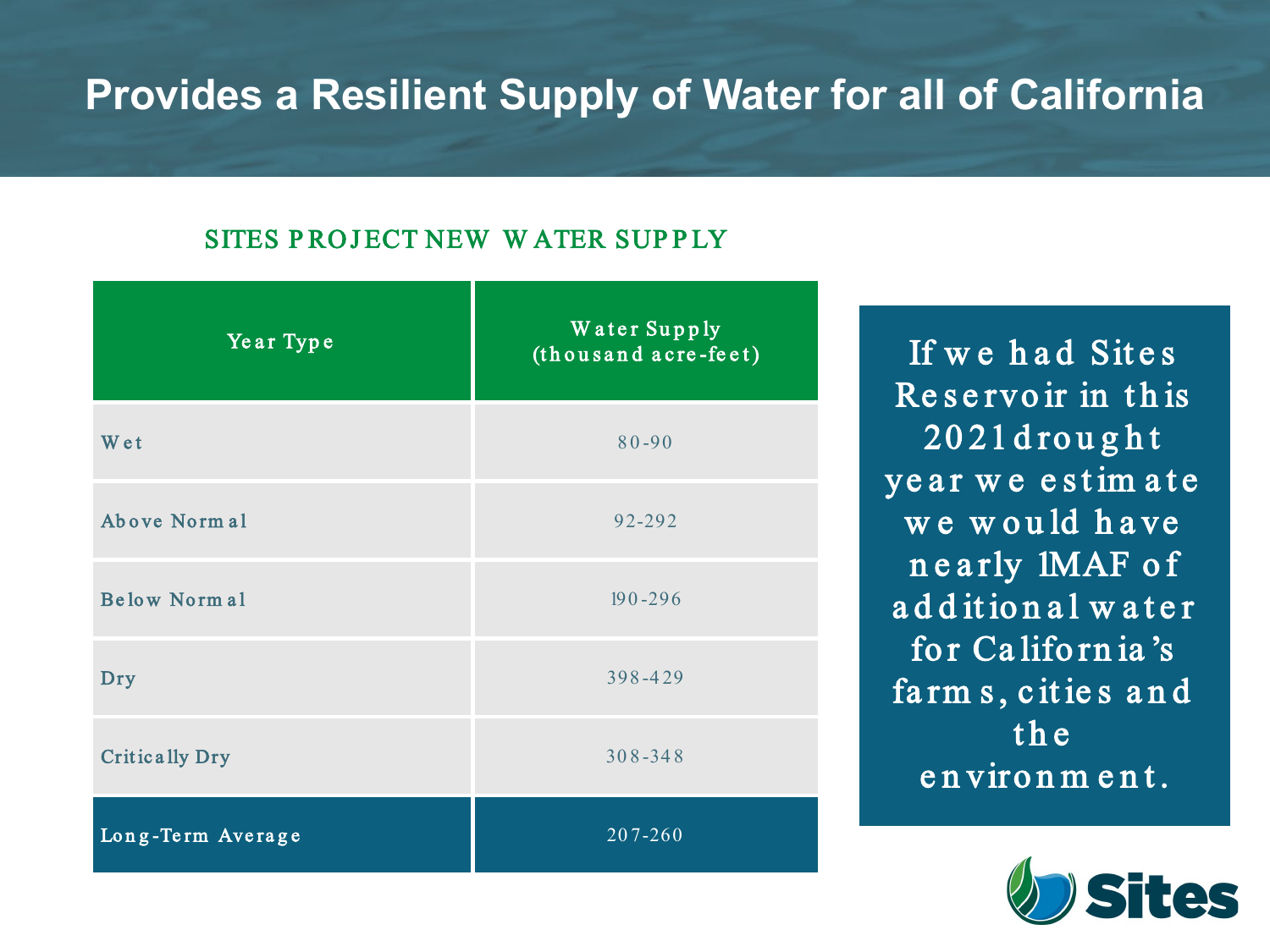# State Public Benefits in Sites funded by Prop 1

#### Total 2018 MCED: \$816M (Rank 3)

En viron m e n t a  $1$  (~67%)

Re fuge Supplies - Provide a reliable supply of re fuge water to improve Pacific Flyway habitat for m ig ratory birds and other native species

Yo lo Bypass - Provide water dedicated to help im prove conditions for the Delta Sm elt

Other Possibilities (not currently included) -Preserve cold-water for use later in the summer m on ths to support salm on development, spawning and rearing

En vironmental Water Manager concept to fle xib ly m an age the State's asset for op tim al en viron m en tal results

Recreation  $(-23%)$ 

Flood Control  $(~5%)$ 



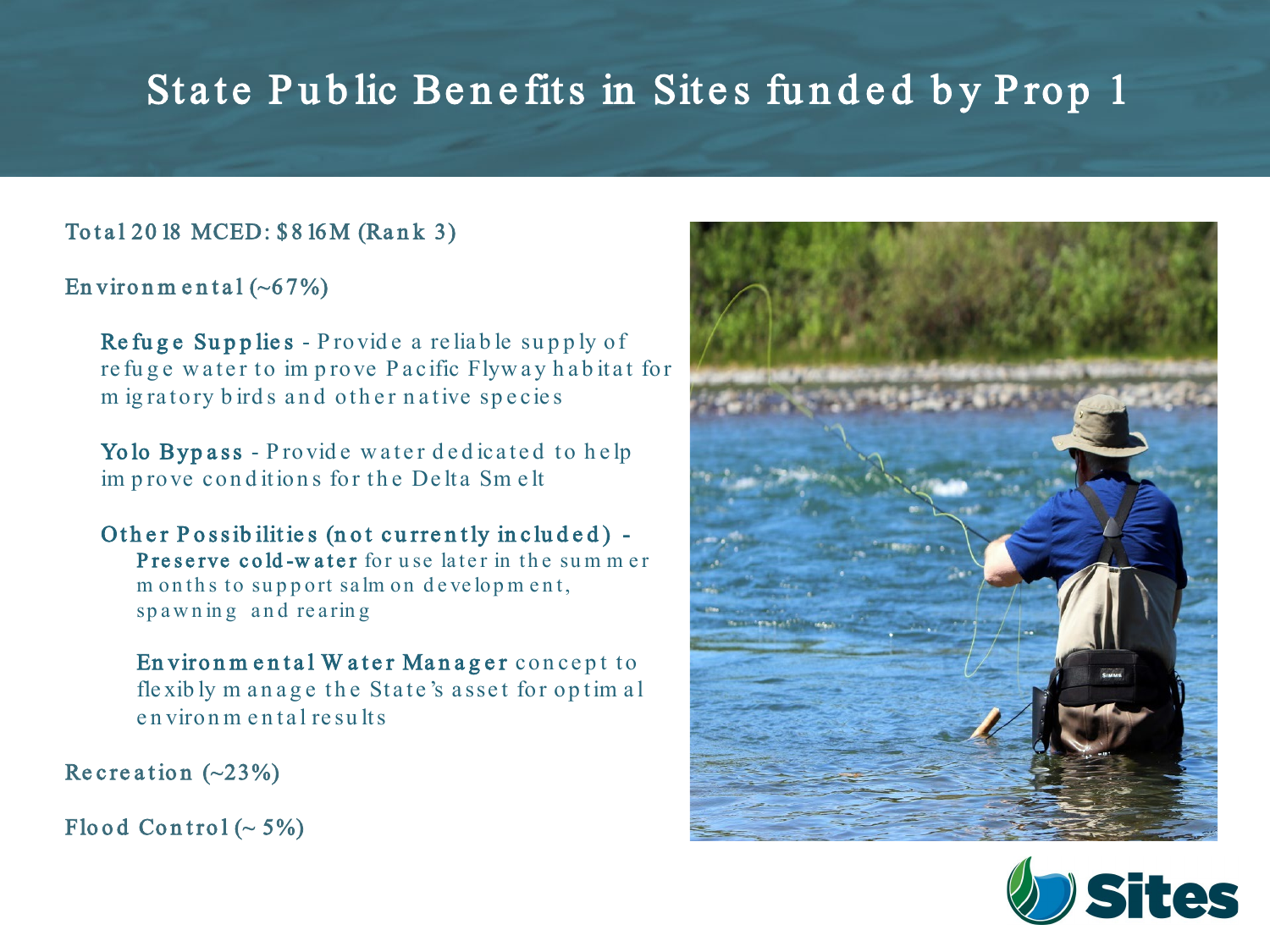# **EIR Project Alternatives**

| <b>Facilities /</b><br><b>Operations</b>   | <b>Alternative 1</b>                                                                                    | <b>Alternative 2</b>                                                                                           | <b>Alternative 3</b>                       |
|--------------------------------------------|---------------------------------------------------------------------------------------------------------|----------------------------------------------------------------------------------------------------------------|--------------------------------------------|
| Reservoir Size                             | 1.5 MAF                                                                                                 | 1.3 MAF                                                                                                        | 1.5 MAF                                    |
| Hydropower                                 | Incidental upon release                                                                                 | Same as Alt 1                                                                                                  | Same as Alt 1                              |
| Diversion<br>Locations                     | Red Bluff Pumping Plant<br>and Ham ilton City                                                           | Same as Alt 1                                                                                                  | Same as Alt 1                              |
| Conveyance<br>Release/<br>Dunnigan Release | 1,000 cubic feet per second<br>(cfs) into new Dunnigan<br>Pipeline to Colusa Basin<br>Drain             | 1,000 cfs into new Dunnigan<br>Pipeline to Sacramento<br>River. Partial release into<br>the Colusa Basin Drain | Same as Alt 1                              |
| Reclamation<br>Involvement                 | 1. Funding Partner<br>2. Operational Exchanges<br>a. Within Year<br>Exchanges<br>b. Real-time Exchanges | Operational Exchanges<br>a. Within Year Exchanges<br>b. Real-time Exchanges                                    | Same as Alt 1, but up to<br>25% investment |
| DWR Involvement                            | Operational Exchanges with<br>Oroville and use of SWP<br>facilities South-of-Delta                      | Same as Alt 1                                                                                                  | Same as Alt 1                              |
| Route to West<br>Side of Reservoir         | Bridge across reservoir                                                                                 | Paved road around southern<br>end of reservoir                                                                 | Same as Alt 1                              |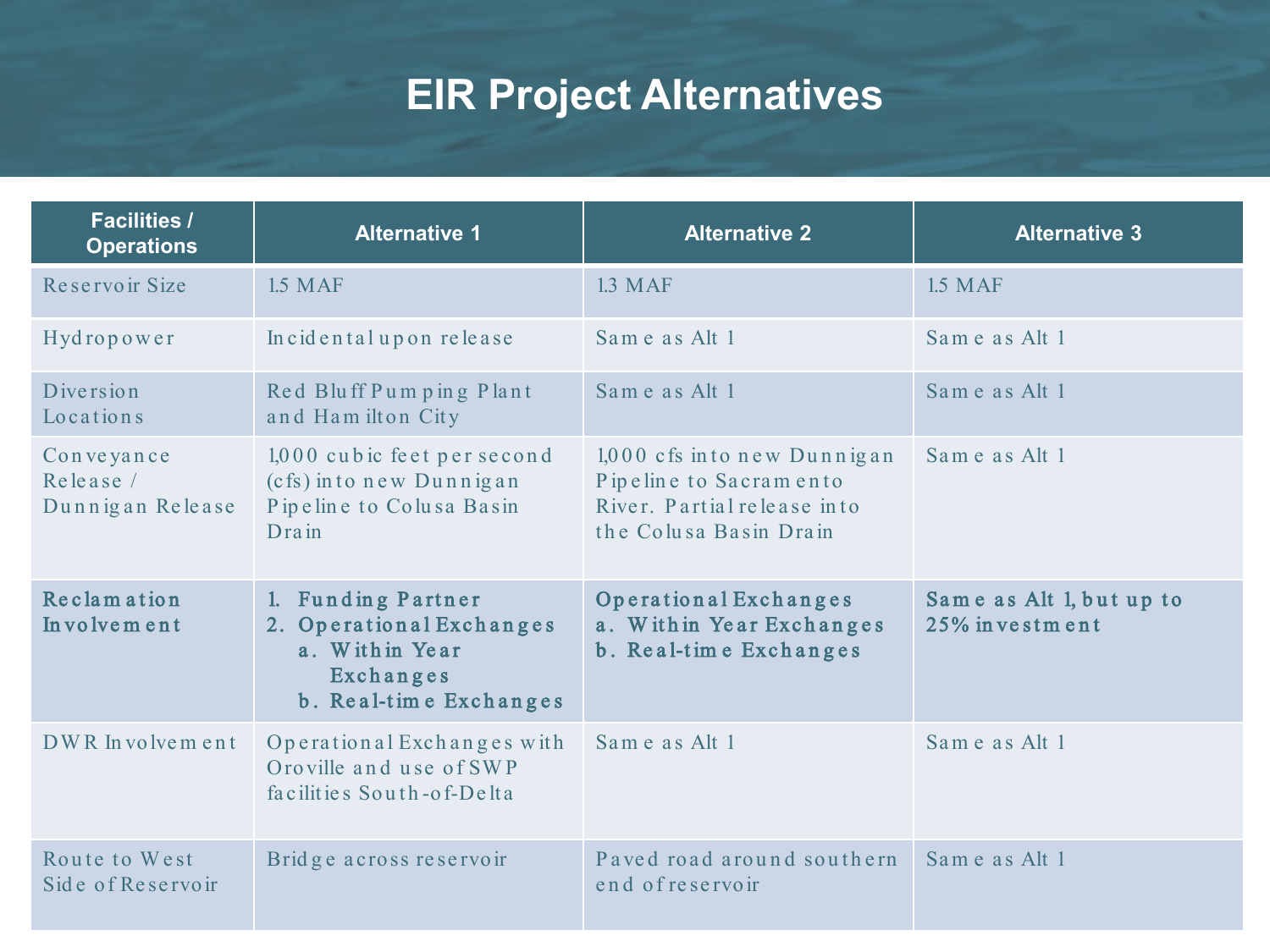# Sites has to be Affordable, Permittable and Buildable

| Reservoir Size (MAF)                                                                     | Alternative 1<br>(1.5MAF) |
|------------------------------------------------------------------------------------------|---------------------------|
| Total Project Cost (2021\$, billions)                                                    | $\sim $3.9B$              |
| Annualized AF/year release (AFY)                                                         | $\sim$ 230,000            |
| Estimated Unit Costs During Repayment Without<br>WIFIA Loans $(2021\$ , $\sqrt[6]{AF}$ ) | ~100                      |
| Estimated Unit Costs During Repayment With<br>WIFIA Loans $(2021\$ , $\sqrt[6]{AF}$ )    | $\sim 5700$               |

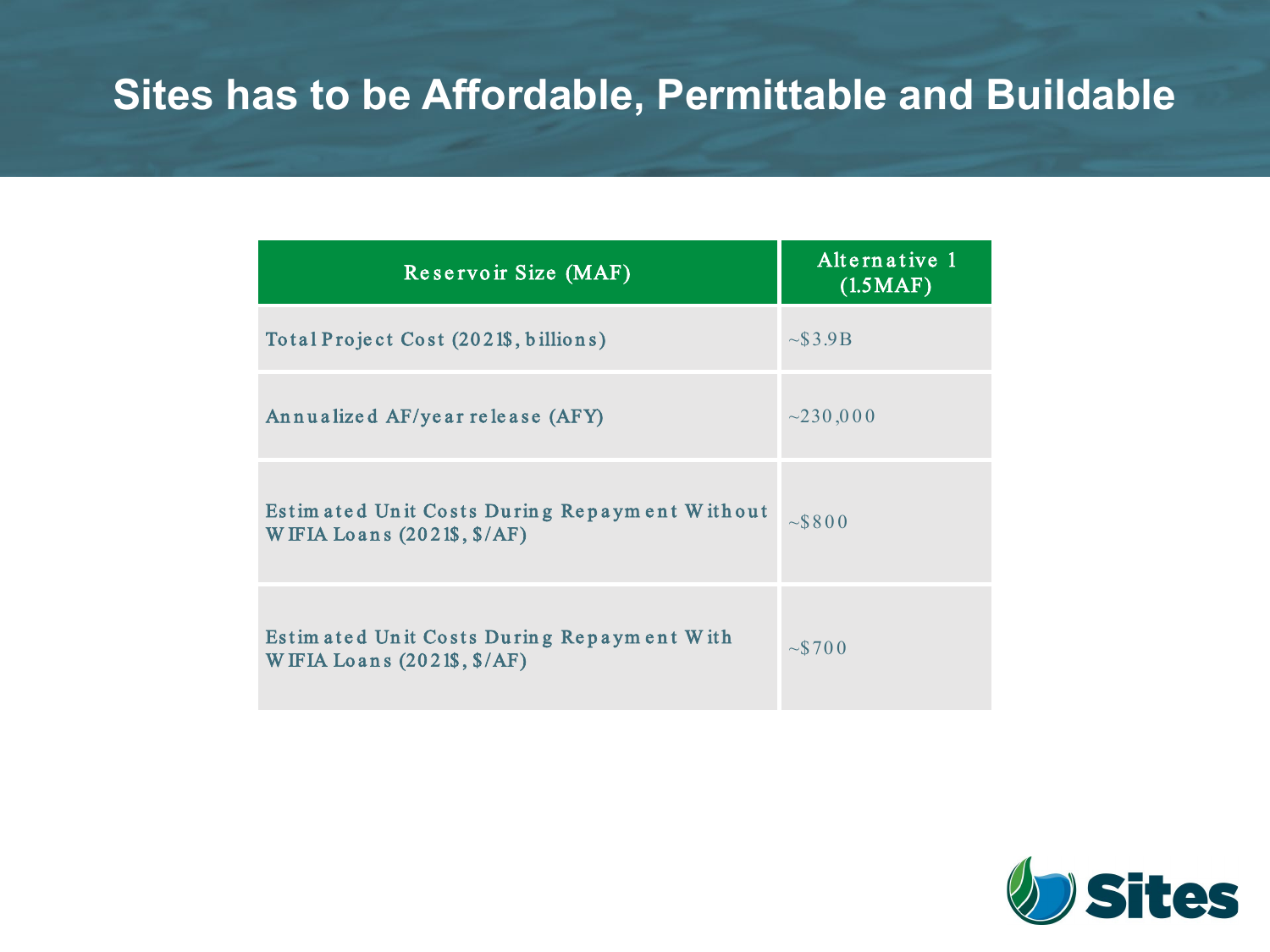# Looking Ahead

#### Sites Reservoir Project Schedule

#### **Sites Reservoir Project Schedule**